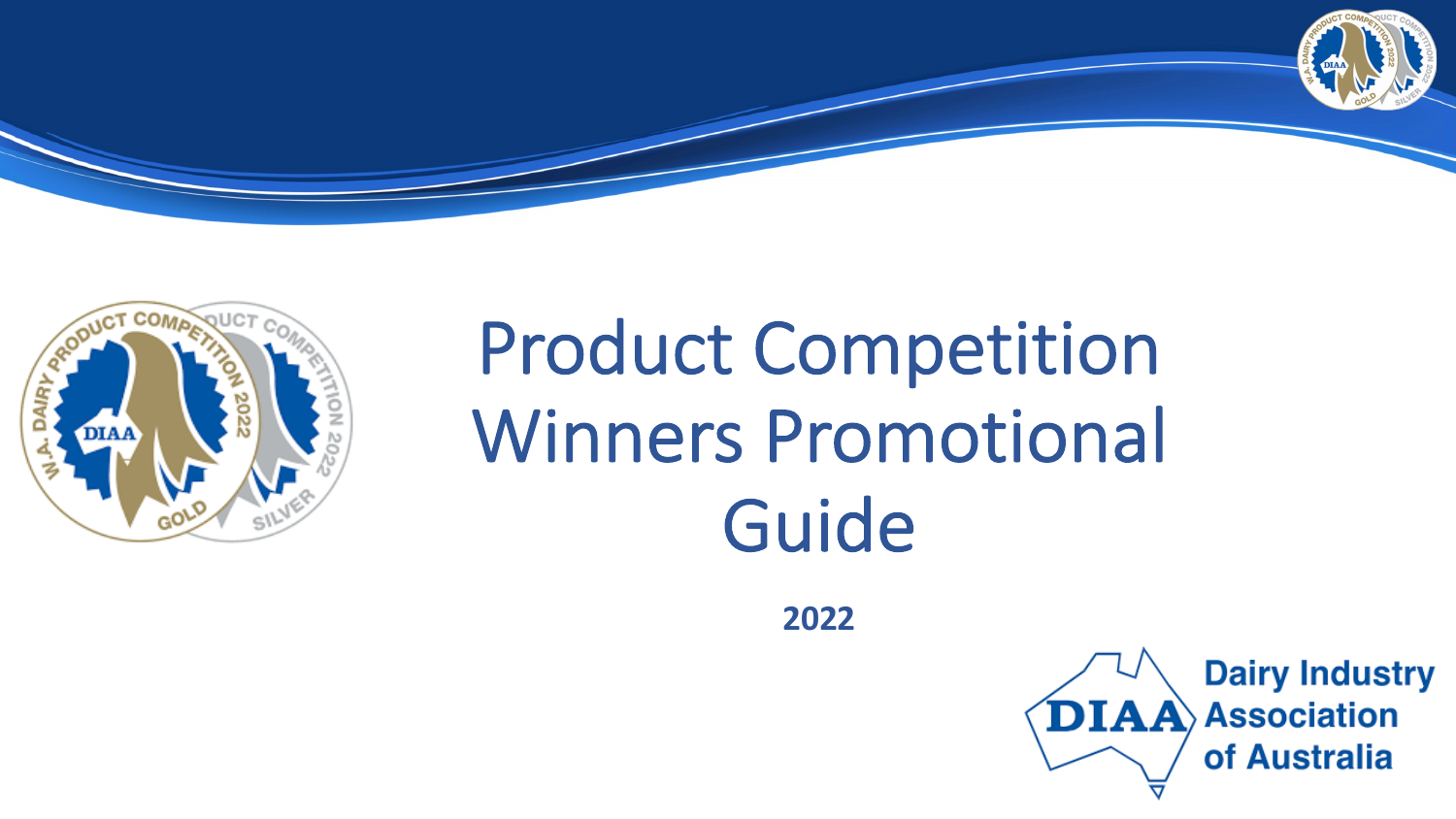#### Congratulations!

Congratulations on being awarded a medal in one of our illustrious DIAA Dairy Product Competitions!

The DIAA hosts annual National and State dairy product competitions that offer entrants many commercial benefits that are contained later in this guide. The competitions are based on the entries' technical merit and are judged by industry-leading experts selected for their specific dairy product knowledge.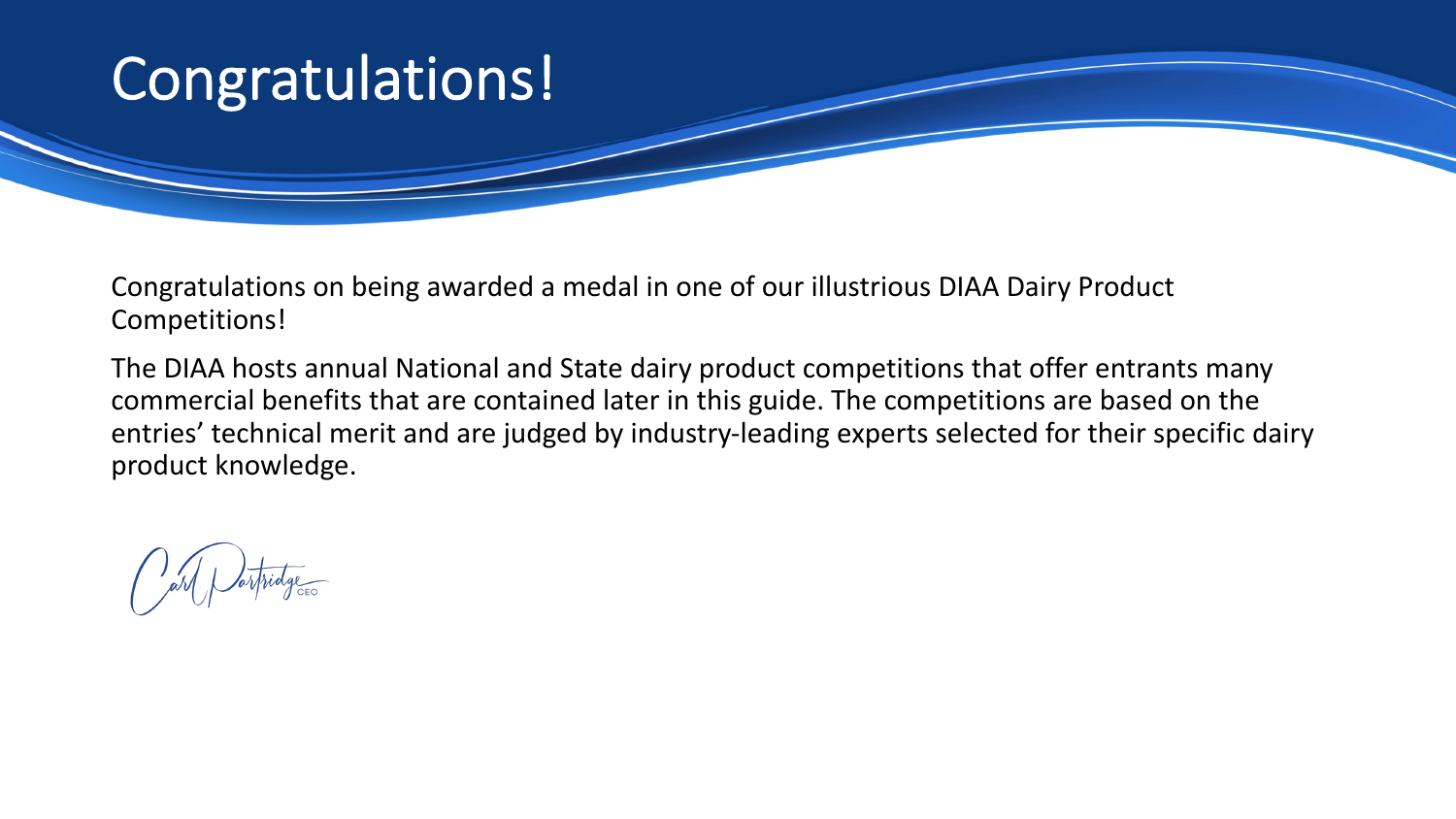## Guidelines: How to use medal artwork

As a Gold or Silver medal winners, you are invited to use official DIAA images of the medals on your winning product's packaging.

These guidelines are for using the official DIAA Dairy Product Awards medals on winning product's packaging, your website and email sign-offs.

On request, the DIAA will provide artwork for Gold and Silver Medals for on-pack and electronic promotion.

Only the products and brands awarded Gold and Silver may display the DIAA Gold or Silver Medal endorsement on packaging or electronically.

Medal artwork is available electronically from the Competition Administrator in JPEG and EPS formats (email: [competitions@diaa.asn.au](mailto:competitions@diaa.asn.au)).

The PMS colours used in the medal are Reflex Blue, PMS 871 for the gold medal and PMS 877 for the silver medal. The gold and silver are metallic inks, but the CMYK and the RGB breakdowns will still give a good representation of the gold and silver.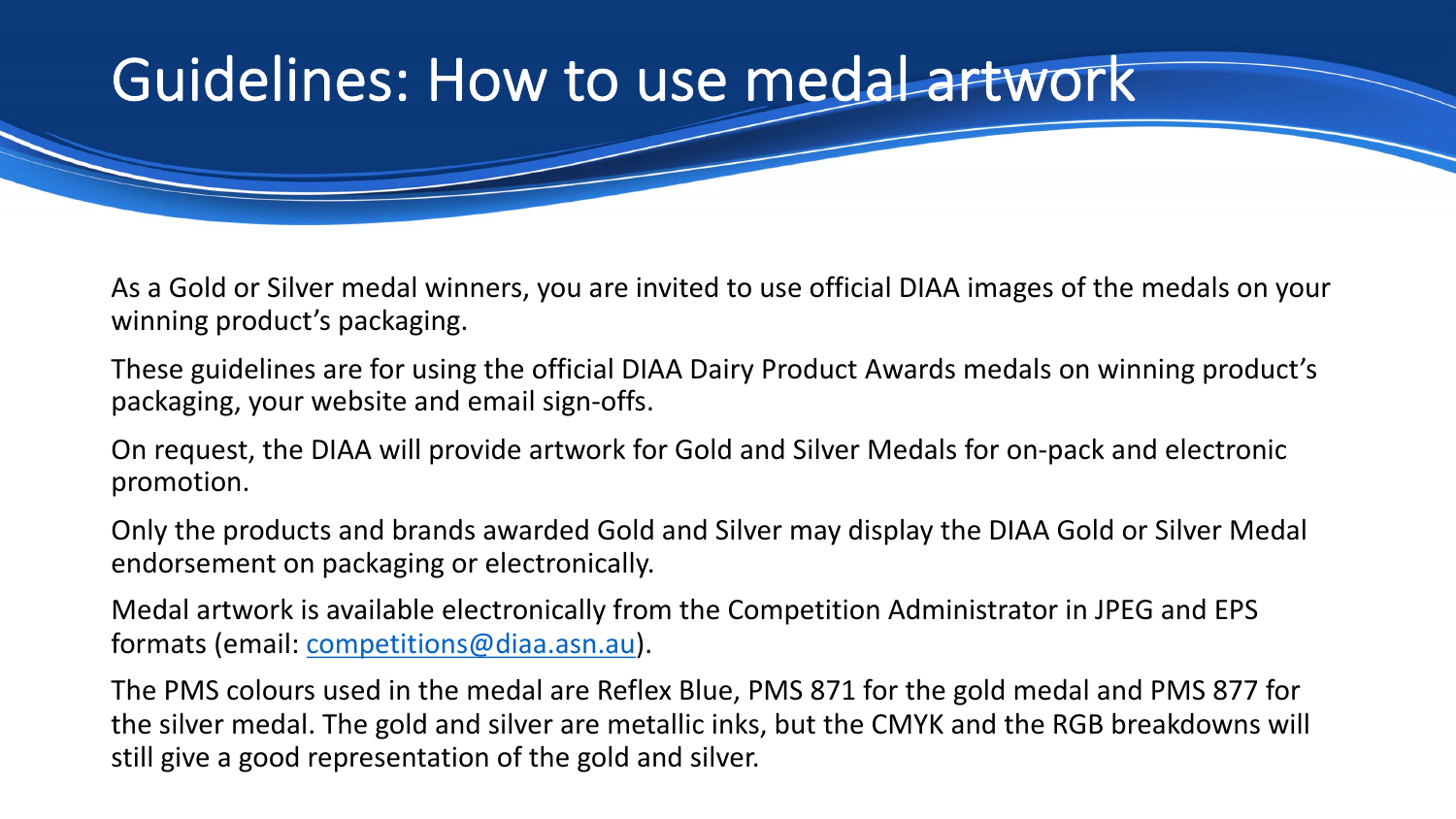## Guidelines: How to use medal artwork

The medals should always sit on a white circle to give maximum impact, as demonstrated in the onpack image on the next page.

The medals can be used as large as required, but no less than 25% of the medal size (as shown in the 'medal size' image), or less than 20mm in diameter (as shown in the 'minimum size' image), to keep type at a legible size. All medals include the name and year of the competition, *ie*: '2022 DIAA Australian Dairy Product Competition' or '2023 Western Australian Dairy Product Competition'. Medals must only be displayed on the actual winning product, and not, for instance, all products in a range.

For website promotion, the above rules apply, and the image of the medal must be clearly and unambiguously linked to the product to which the medal has been awarded.

For e-mail signature sign-off promotion, the same rules apply as for website promotion.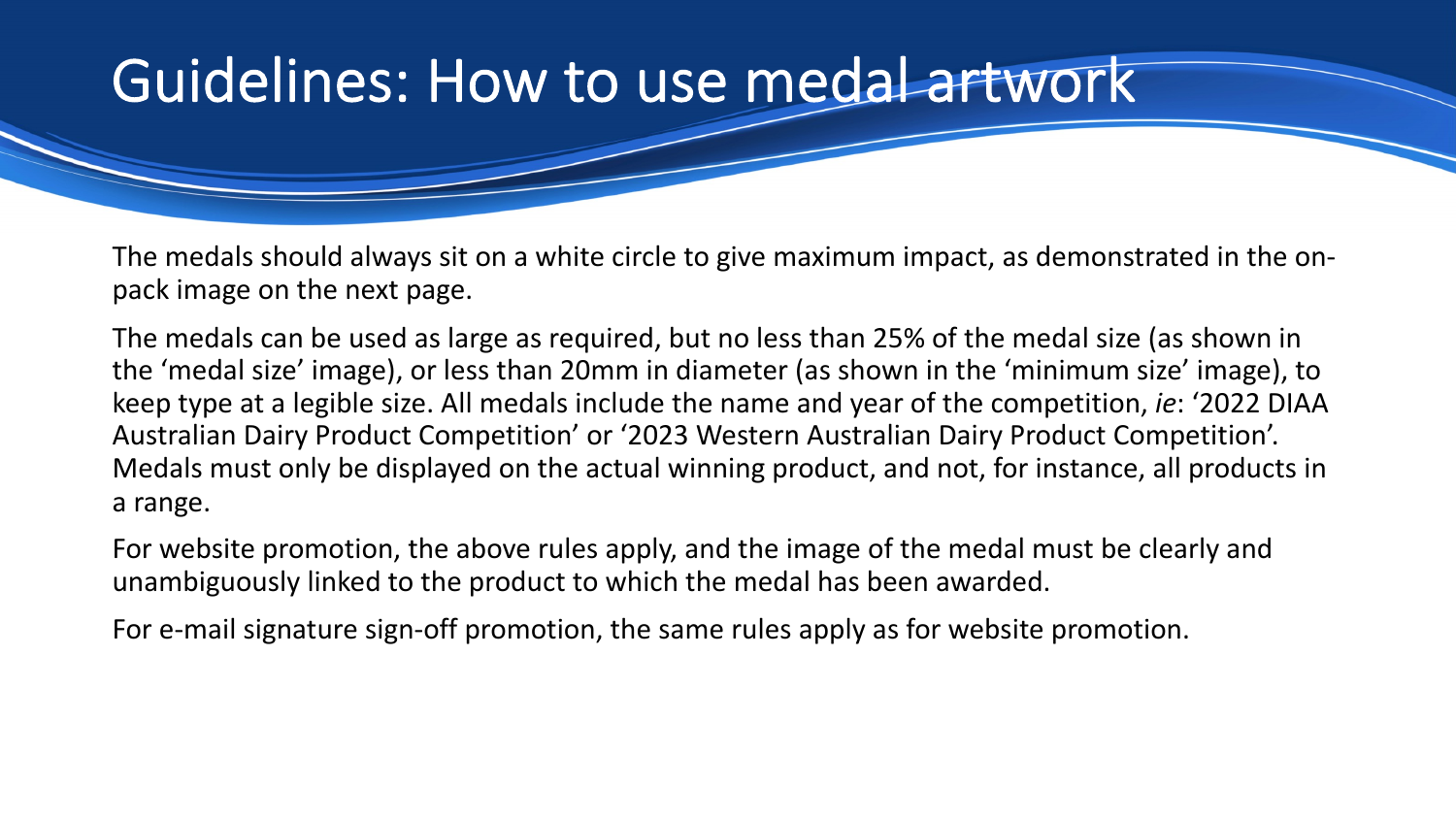## Medal images



2022 Australian competition Gold Medal



Australian competition Silver Medal



2022 Western **Confirmation** of the position of the position of the position of the position of the position of the position of the position of the position of the position of the position of the position of the position of Minimum size, must be no smaller than 20mm

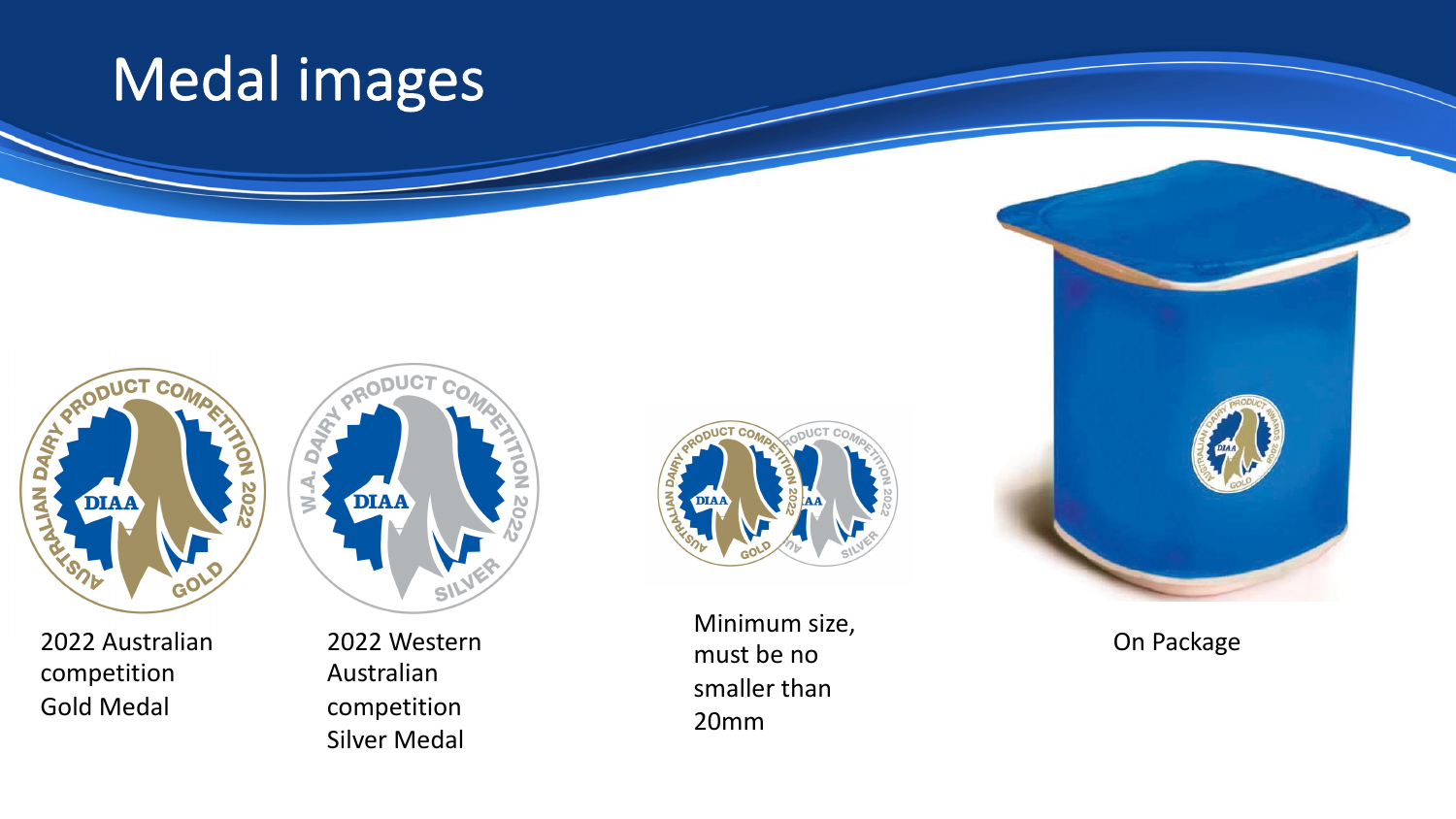# Publicising your win on socials

It's your win, celebrate it on social media!

Medal and trophy winners are encouraged to post their wins on their social media networks.

To help the DIAA help you gain traction, please use the hashtag #DIAAawards



@AustDairyFoods

@Dairy Industry Association of Australia @Australian Dairy Foods

@AustDairyFoods @DIAA Member Services

@Dairy Industry Association of Australia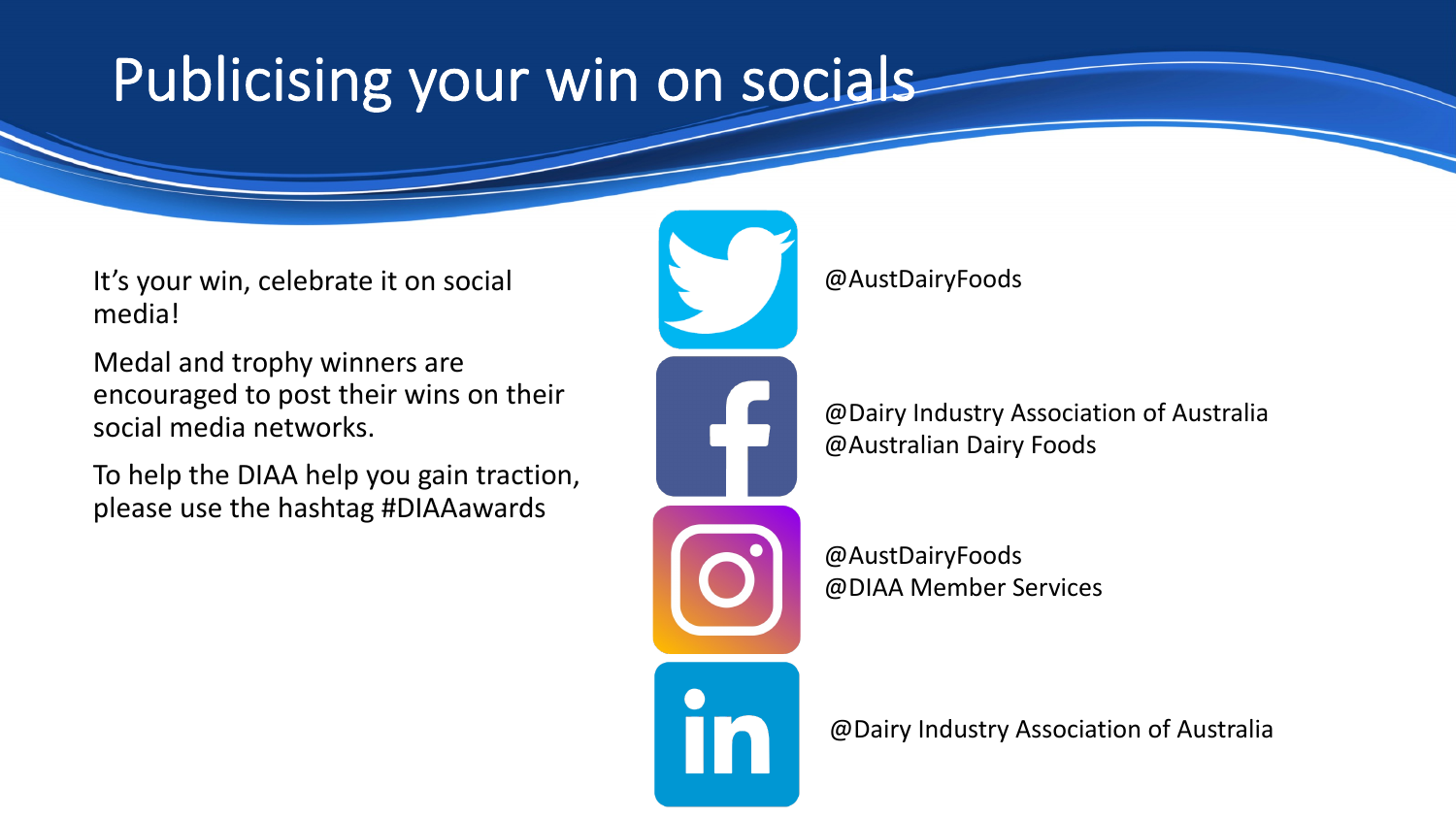## Publicising your win in the papers

As the official DIAA magazine, "Australian Dairy Foods" will include stories on medal and trophy winners. The DIAA also aims to get publicity for medal and trophy winners in mainstream media.

On top of this, we strongly encourage you to get in touch with your local or regional paper.

These publications love publishing stories about successes in the local community. If you're not familiar with how to do this, here are a couple of tips:

- If you don't know the name of a specific journalist, go to the newspaper's website to get contact details; choose either the Chief of Staff (this person is the "information traffic controller" and generally directs what news goes into a publication), or a journalist or the editor.
- Keep your email short and to the point: explain that you've won a medal/trophy in a DIAA Dairy Product Competition, which is prestigious and highly sought after. It's a good idea to also send a photo of you with your medal certificate or trophy and winning products – either holding them or in the background.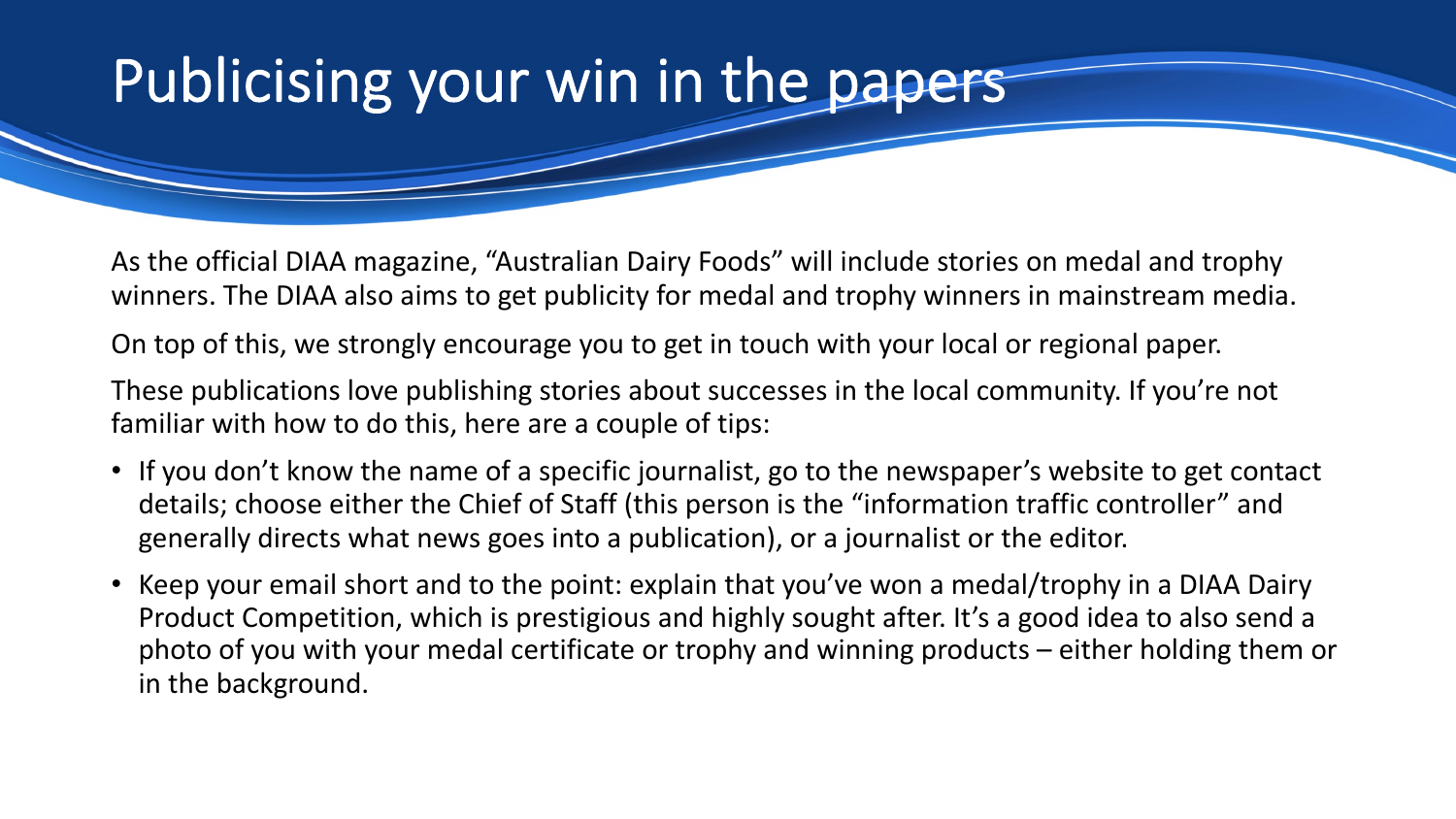### Keeping in touch

You are welcome to cc [editor@diaa.asn.au](mailto:editor@diaa.asn.au) in your email. Include a link to your website, give your phone number and say you'll be happy to have a quick chat or supply any further information they need. Most will prefer to do an interview over the phone, but you can also extend an invitation to the journalist to visit you on-site for a tour of your operation.

Feel free to follow the newspaper up with a phone call.

**NB**: Companies not complying with these guidelines may be disqualified from entry in future competitions

**If you have any questions about the use of the medal on packaging or on the web please contact the Competition Administrator at [competitions@diaa.an.au](mailto:competitions@diaa.an.au)**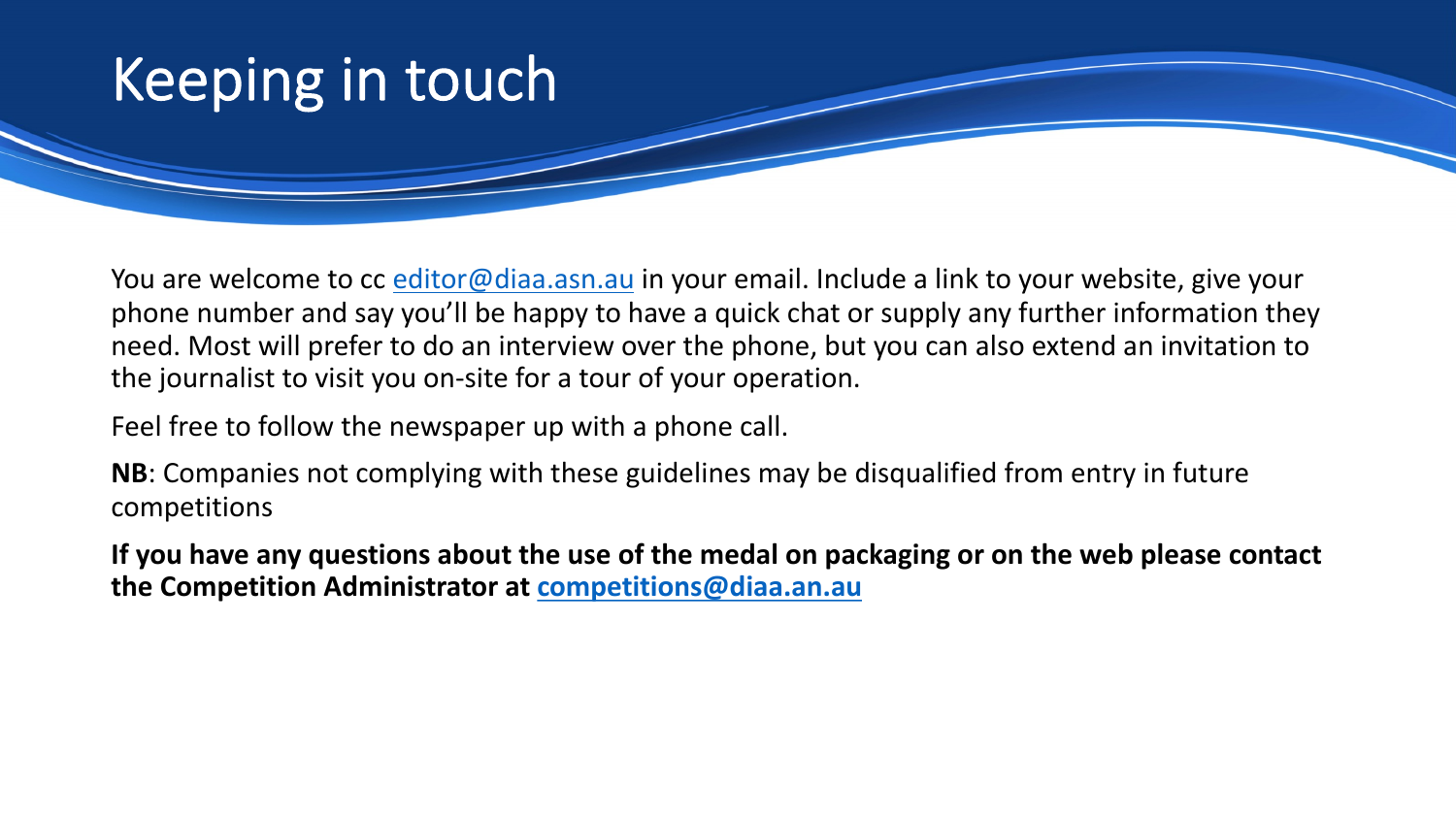

# Benefits of Award Competitions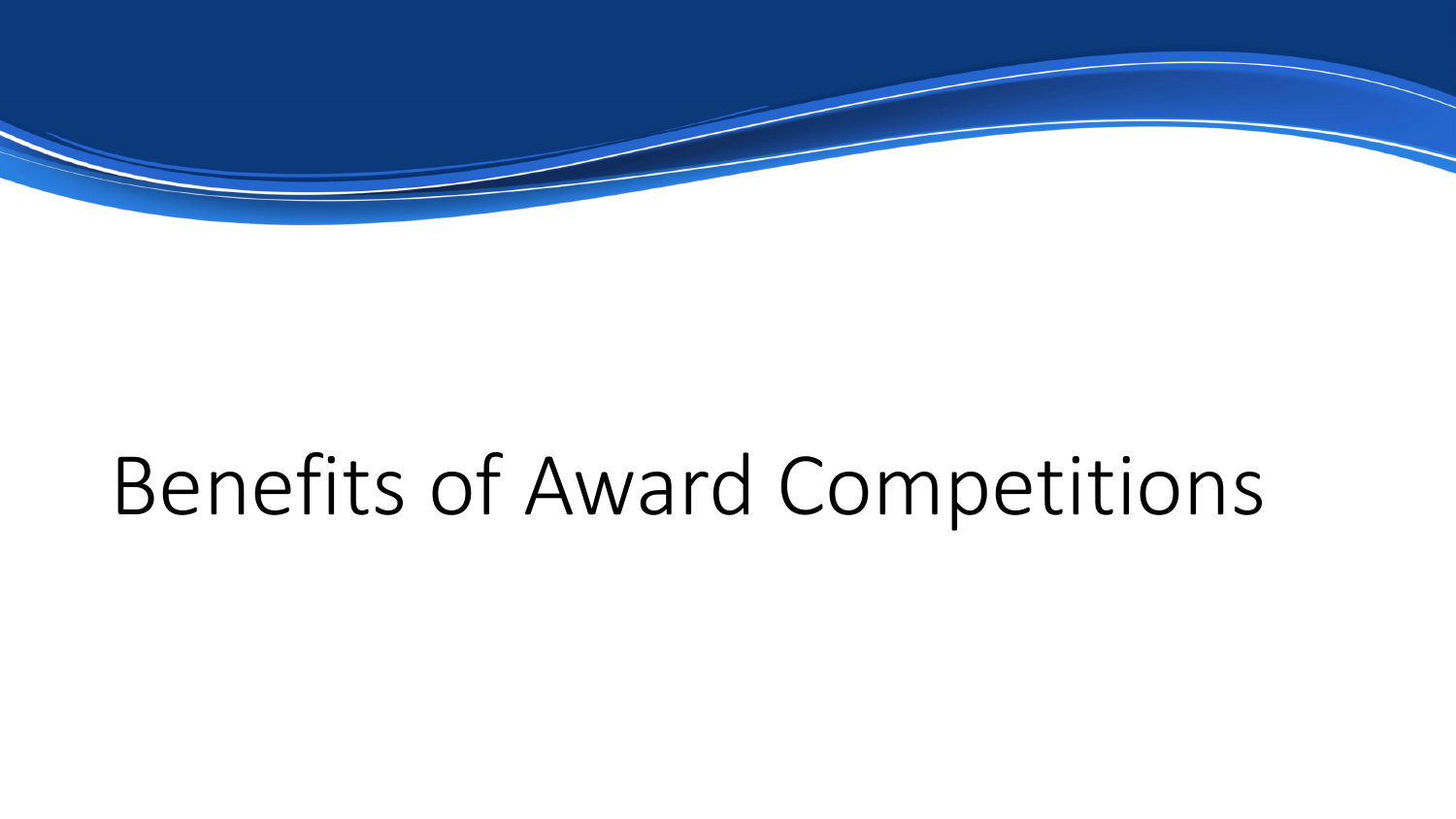## It's not just about winning

- Some businesses and individuals hesitate to submit an awards program application because they doubt their chances of winning.
- Of course, winning a prestigious business award comes with significant value. However, simply participating can also be rewarding.
- The benefits of entering an award, even if you don't win, shouldn't be underestimated.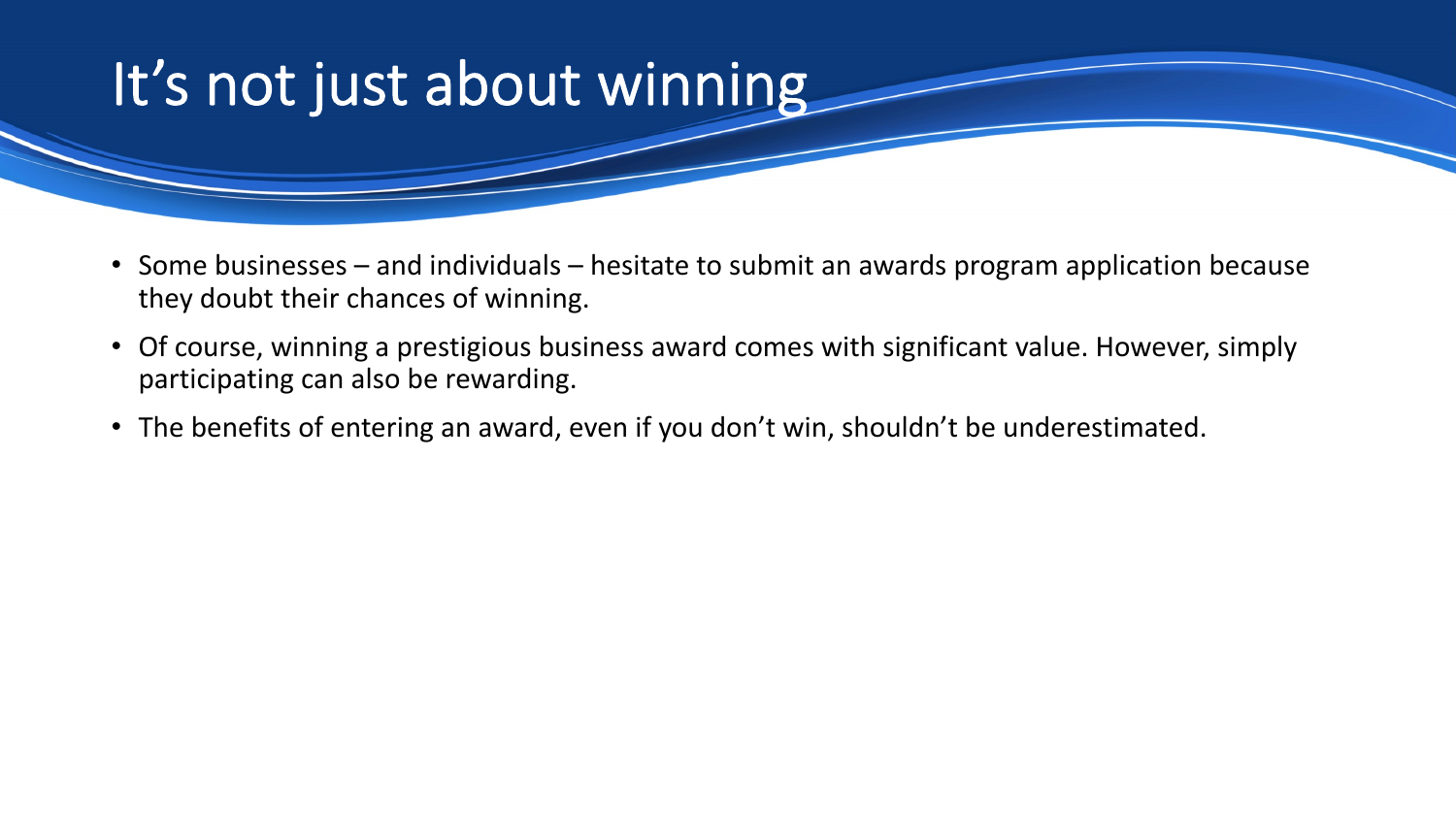#### Brand awareness

- If your business is new, or not particularly large, you may be struggling to generate awareness of your brand in the eyes of your target audiences.
- This is a typical situation in which participating in an awards program can help. The program's organisers and sponsors will have processes in place for promoting the finalists and winners. When you add your own marketing and public relations activities to this, you can achieve exponential promotional results.
- Simply being a finalist in an award category that includes established brands among the other finalists can almost instantly increase the accepted status of your business. It gets your name in front of audiences that count. It's something worth telling the world about. The potential exposure is priceless.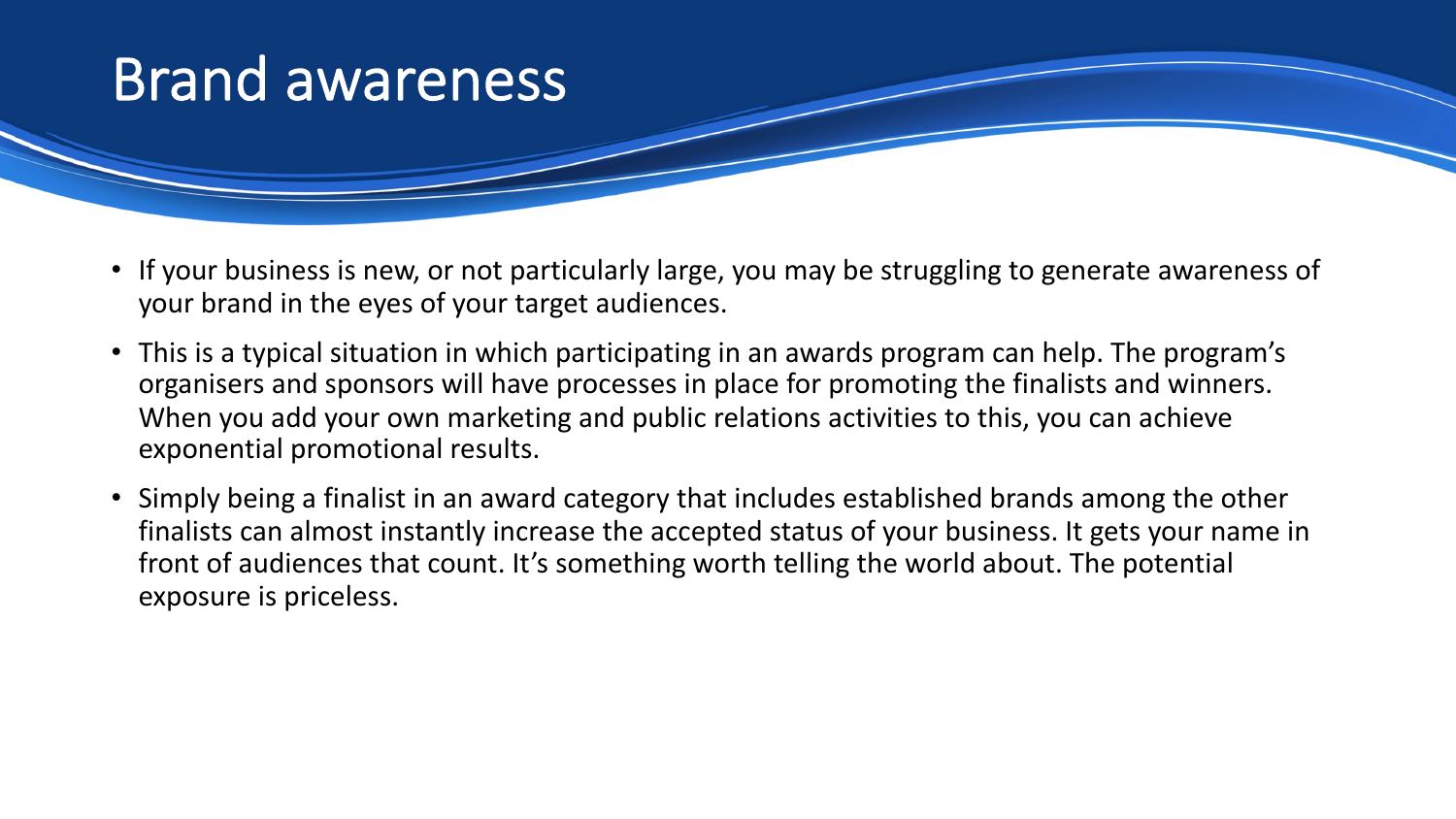

- Winning, or even just entering, a prestigious awards program can position your brand and your business – in the eyes of customers, prospects and other stakeholders – as an industry leader.
- It can give you an immediate competitive advantage over those competitors who fail to participate. The third-party endorsement of an awards program gives you a credibility that they lack. When an independent arbiter – in the form of an awards judging panel – has reviewed, assessed and approved your work, other stakeholders (including customers and prospective customers) are likely to view it as a seal of authority.
- The higher the prestige of the awards you enter, the more status you will attain in the process. This builds your target audience's trust and confidence in your ability to deliver the products and services you sell. They will see your business as a leader in your industry or profession.
- Positioning is also an important consideration in terms of the award categories you enter. For example, if you're with a company that wants to promote its innovation, it would make sense to enter the 'innovation' categories rather than others.
- Whether the strength of your business lies in product quality or innovation such as judged by DIAA Dairy Product Competitions – or areas such as sustainable practices, employee welfare or diversity, there's an awards program and category that will enable you to position your company accordingly and stand out from your competitors.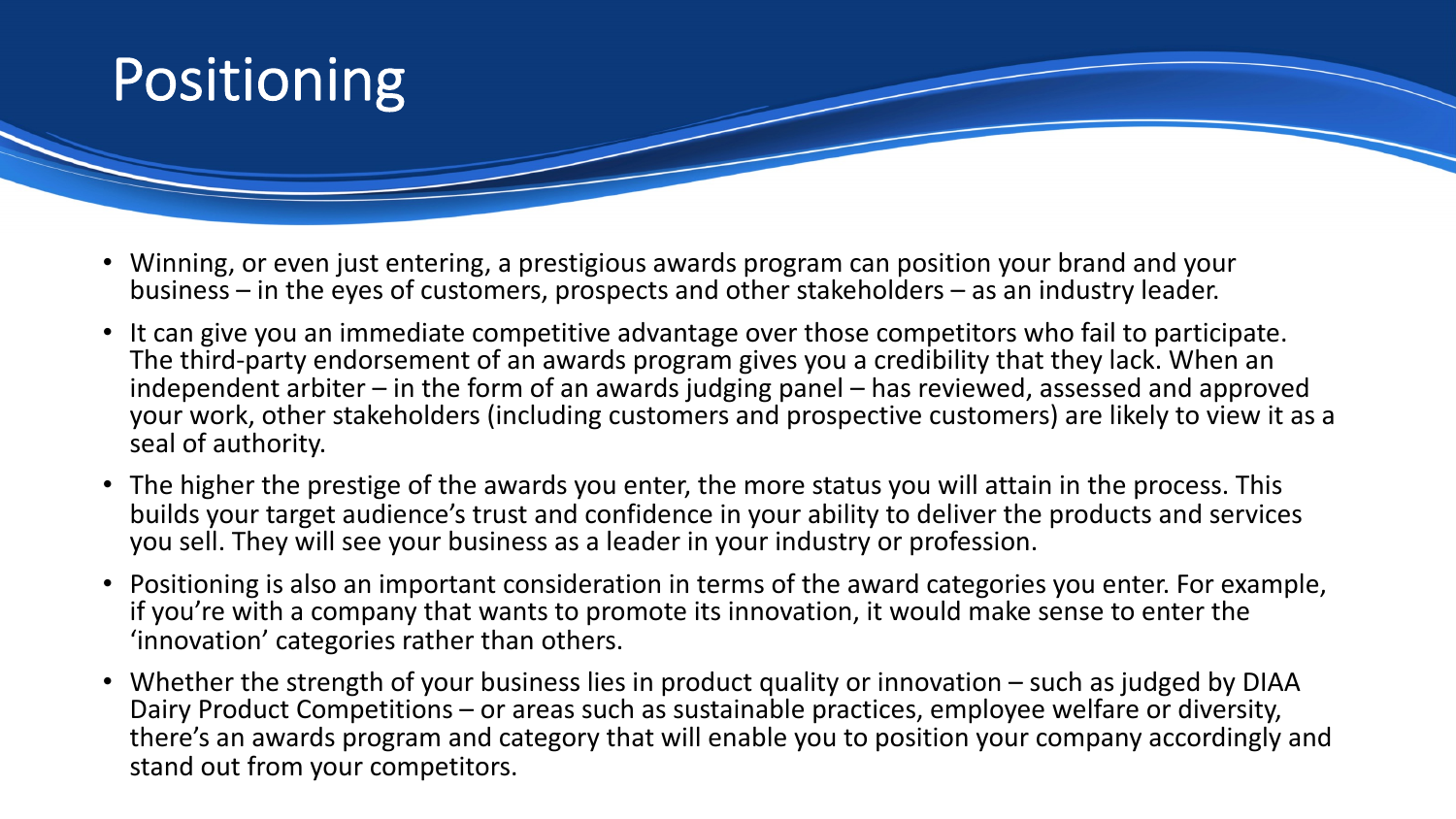## Strategic alignment and direction

- The process of positioning your business in the market can also help your internal strategic alignment and direction. Once you articulate your company's strategic vision in your award submission, it becomes easier for you and your people to believe in, and act on, that vision.
- An award submission will require you to explain what you do in a clear, concise, logical way within a specific framework. It gives you a clearer perception of your company's strengths and perhaps even weaknesses. It reveals your achievements from the previous year and helps you to set new goals for the coming year.
- The result (whether you win or not) can also be enlightening in terms of confirming or questioning your overall strategic direction.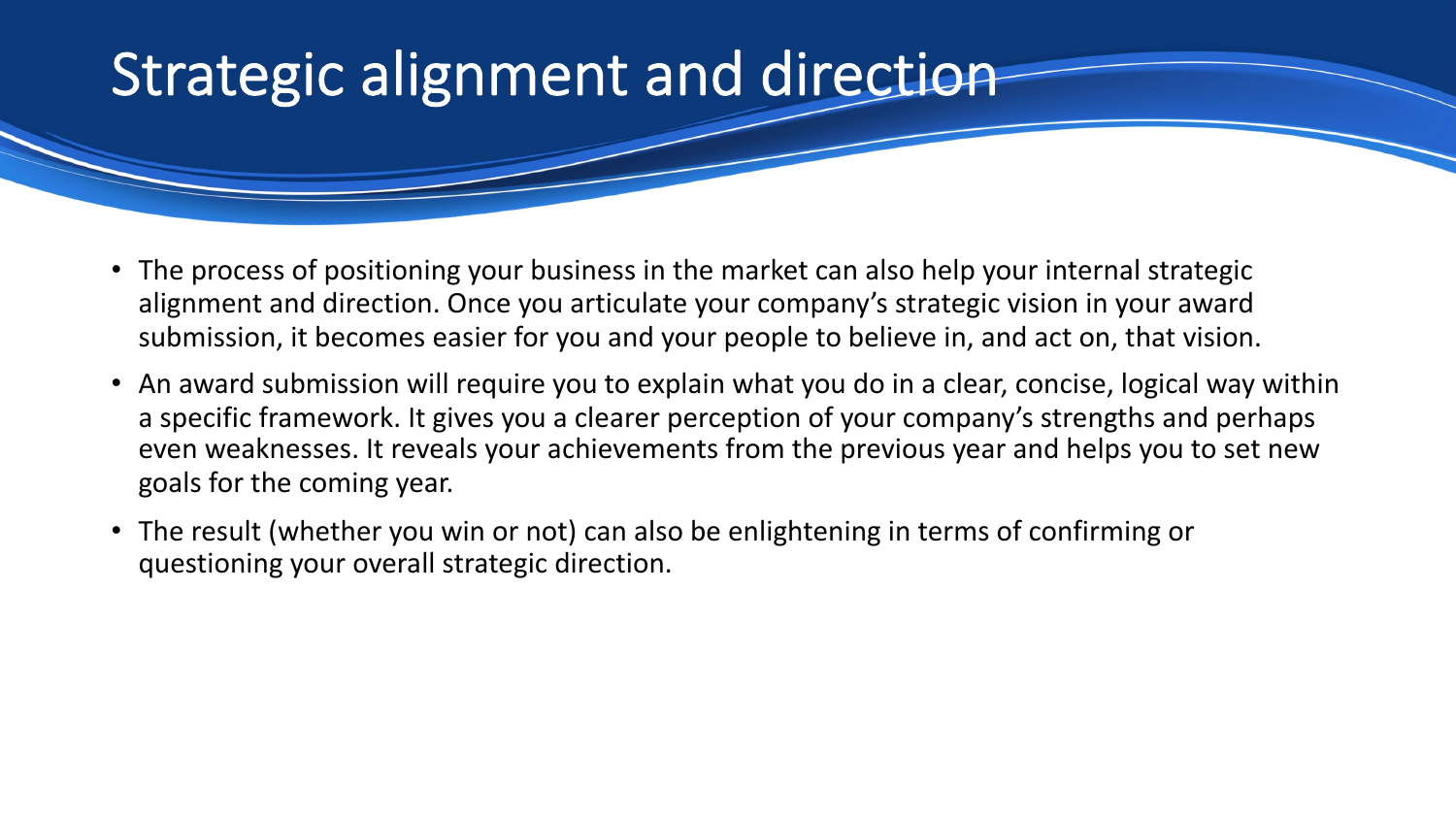## Customer acquisition and retention

- The ultimate benefit of entering an awards program, generating brand awareness and enhancing your brand positioning, is the potential boost to sales, customer acquisition, customer retention, revenue and profit.
- In an era in which most buyers devote considerable time to detailed comparison shopping online, your business' association with a prestigious award may be the factor that tips their purchasing decision in your favour.
- Winning an award (or even being a finalist) offers social proof to prospective customers that your business can deliver everything it promises. Prospects are attracted by the leading companies in any industry.
- This should make it much easier for your sales people to create new connections, build effective business relationships and win more business.
- Existing customers are also likely to be reassured that their original choice of supplier is justified. If you receive an award, they tend to feel they have also been awarded for a wise choice of supplier. They may be almost as proud as you are. The process reinforces their trust in you, your products and/or your services.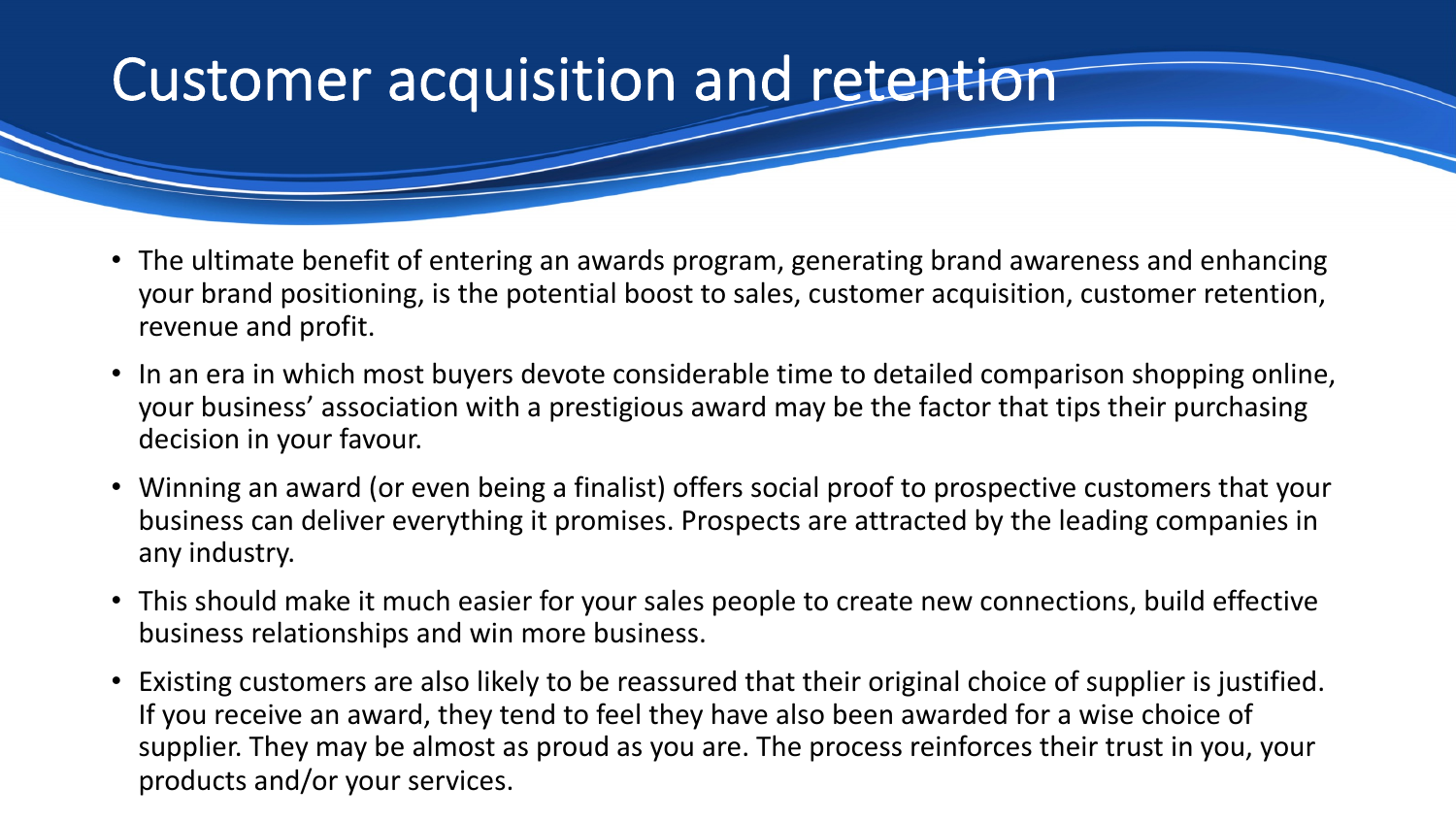### Customer acquisition and retention

- This should make it easier for your account managers to fulfil the expectations of the customers they currently serve.
- With increased customer acquisition and retention comes increased revenue and, potentially, profit. In fact, a research study of over 600 quality corporate award winners showed they had 37% higher sales growth and a 44% higher stock price return than their peers.
- Awards participation can, therefore, translate directly to an improvement in bottom-line results.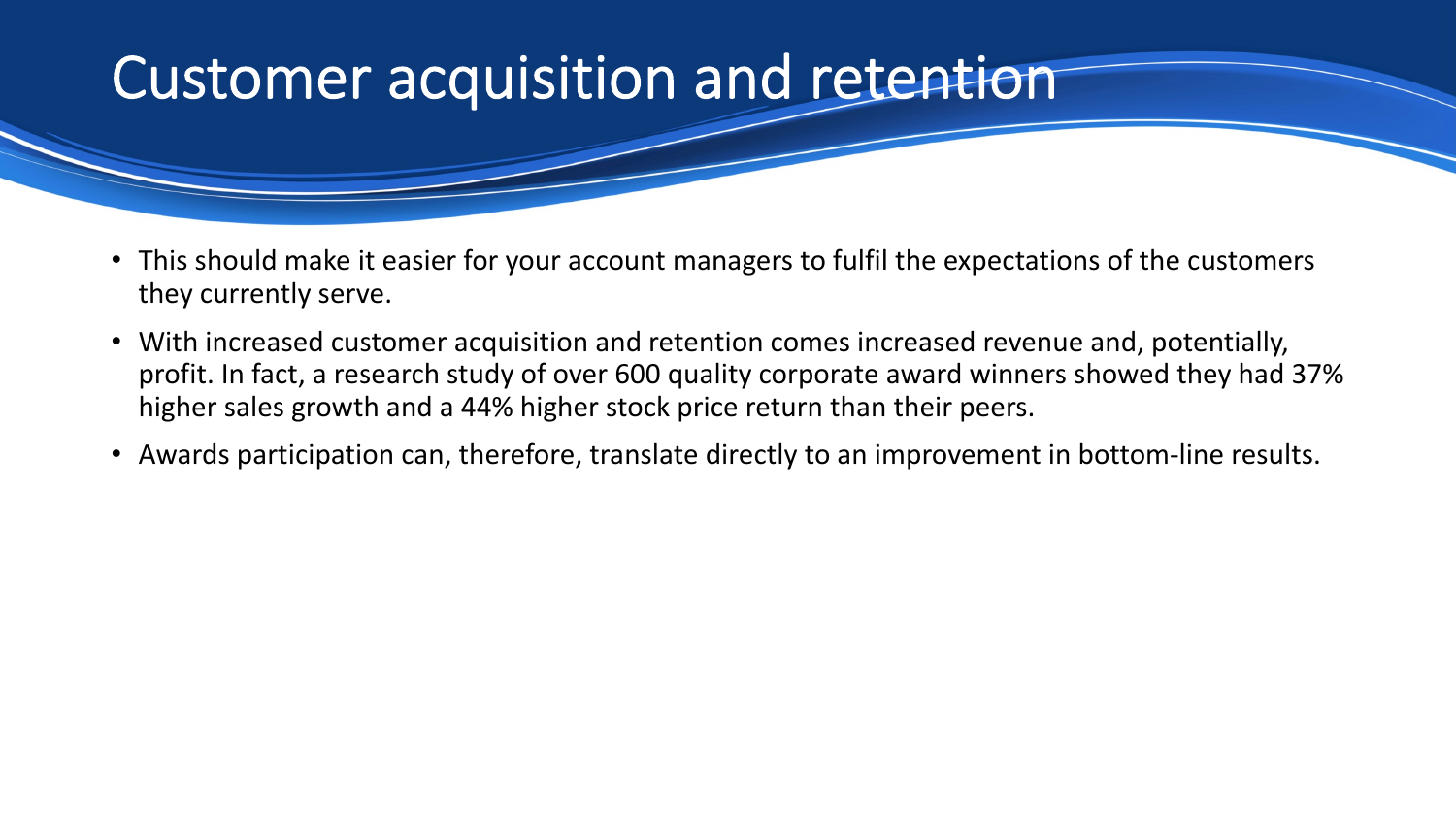

- Whether you win or not, simply participating in an awards program can be justified by the networking benefits.
- For a start, your application will be seen by at least one awards judge, who is likely to be senior industry practitioner. This judge will get to know your company and its achievements in detail.
- If you are an award finalist and can attend the presentation event, you have a further chance to network with the judges (who also usually attend) and with other leading companies and individuals. This can be a great opportunity to establish relationships and forge invaluable alliances.
- It also enables you to observe your competitors at close quarters. And the better you get to know them, the less intimidating they are likely to appear.
- In addition, many awards events attract the most influential industry journalists, bloggers and other influencers. Developing a productive relationship with these individuals can prove invaluable for your business' reputation and success.
- It's one thing to contact people online. It's another to meet the same people, face-to-face, at an awards event where you and/or your business are among the stars.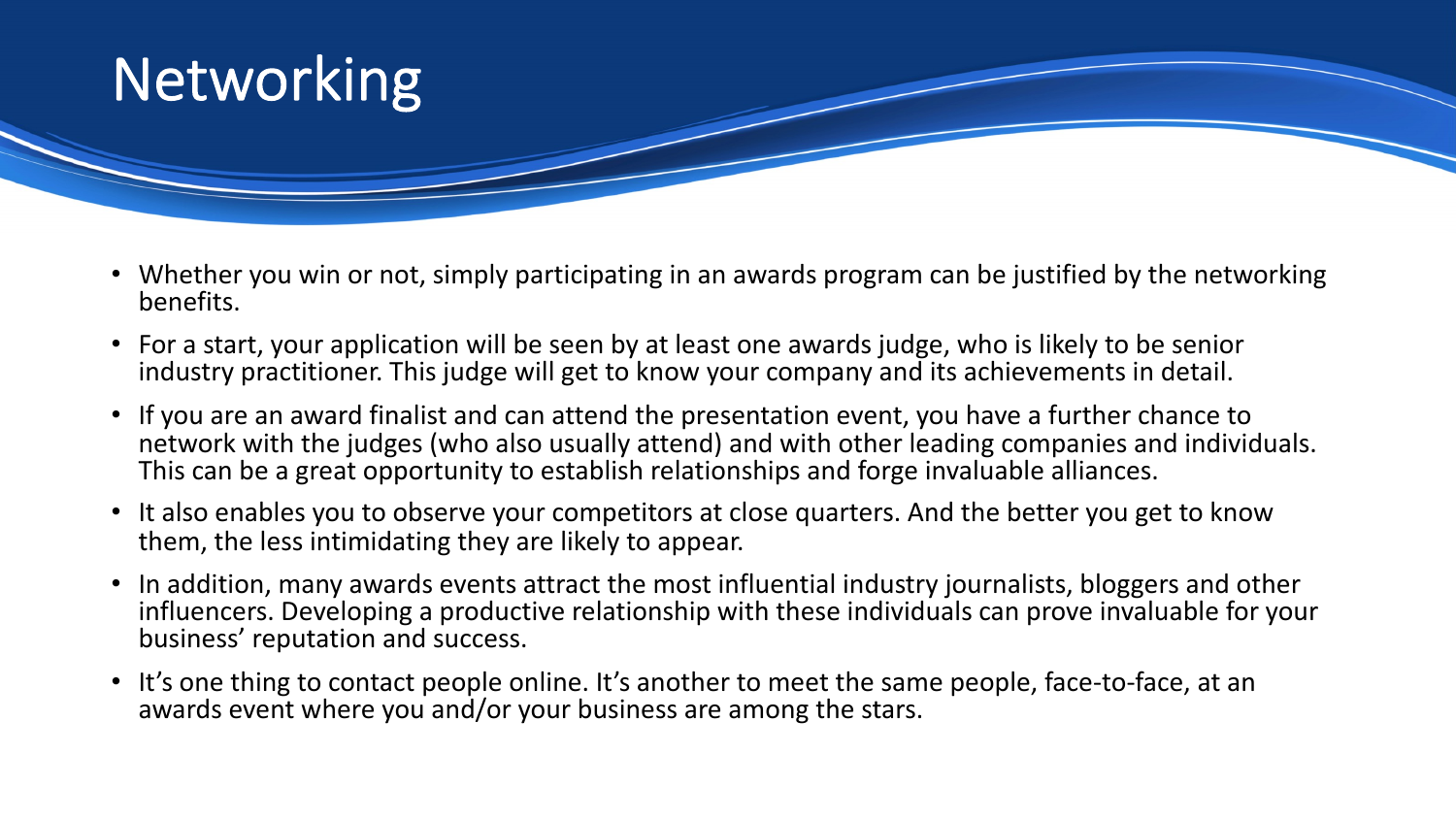## Marketing costs

- Not many marketing or promotional tactics are as cost-effective as participating in an awards program.
- Paid advertising may require an outlay of many thousands of dollars. Media relations requires a long-term commitment to building relationships with journalists – or an expensive payment to a specialist PR firm. Content marketing and social media marketing take time to achieve the results you desire.
- Awards program participation, however, can be relatively inexpensive if you choose the right awards to enter. They also potentially offer a big return within a relatively short time period, especially if you win.
- Another cost-efficiency to be derived from entering awards is that the content of your application can be repurposed in other marketing collateral, such as your website, articles, case studies, brochures, emails, newsletters and social media updates.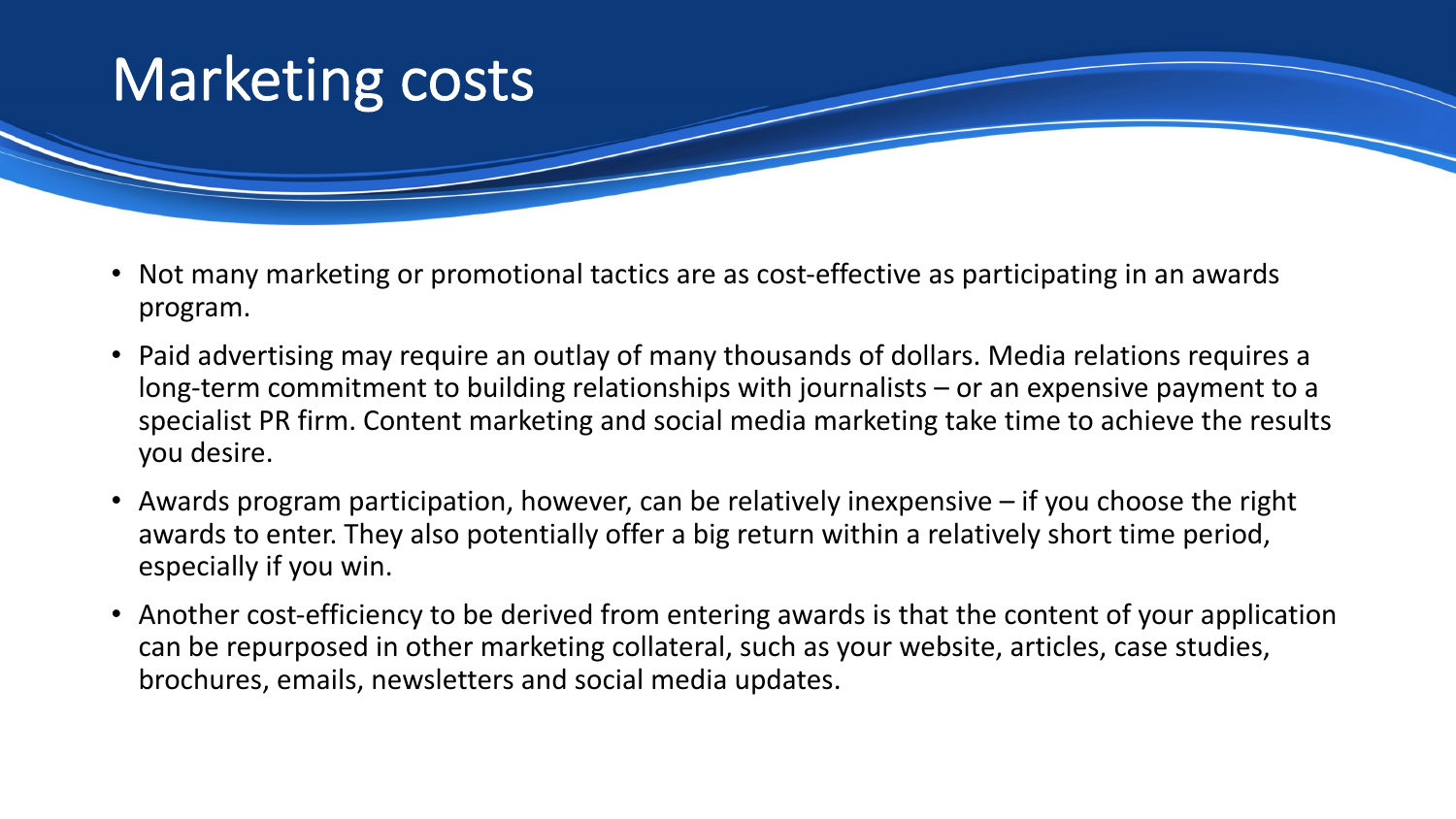#### Recruitment

- If your business has ever had problems in attracting the best candidates for advertised positions, the recognition of an award win can help. In your job advertisements, it doesn't hurt to promote your company as the maker of "award-winning product XYZ" or "award-winning enterprise for diversity/innovation, *etc.*".
- The best people generally want to work with the best organisations. It looks impressive on their résumés. One way for them to identify the best potential employer is by seeing the awards they have won or have been in contention for.
- Not only will a better quality of candidate apply for your advertised positions, but outstanding candidates may begin approaching your business even when no position is formally available.
- Specific award-category participation can also help you attract the types of candidates you value most. For example, winning an innovation award can help you attract innovation-minded candidates, or winning a diversity award can help you attract candidates from a diverse range of cultural backgrounds.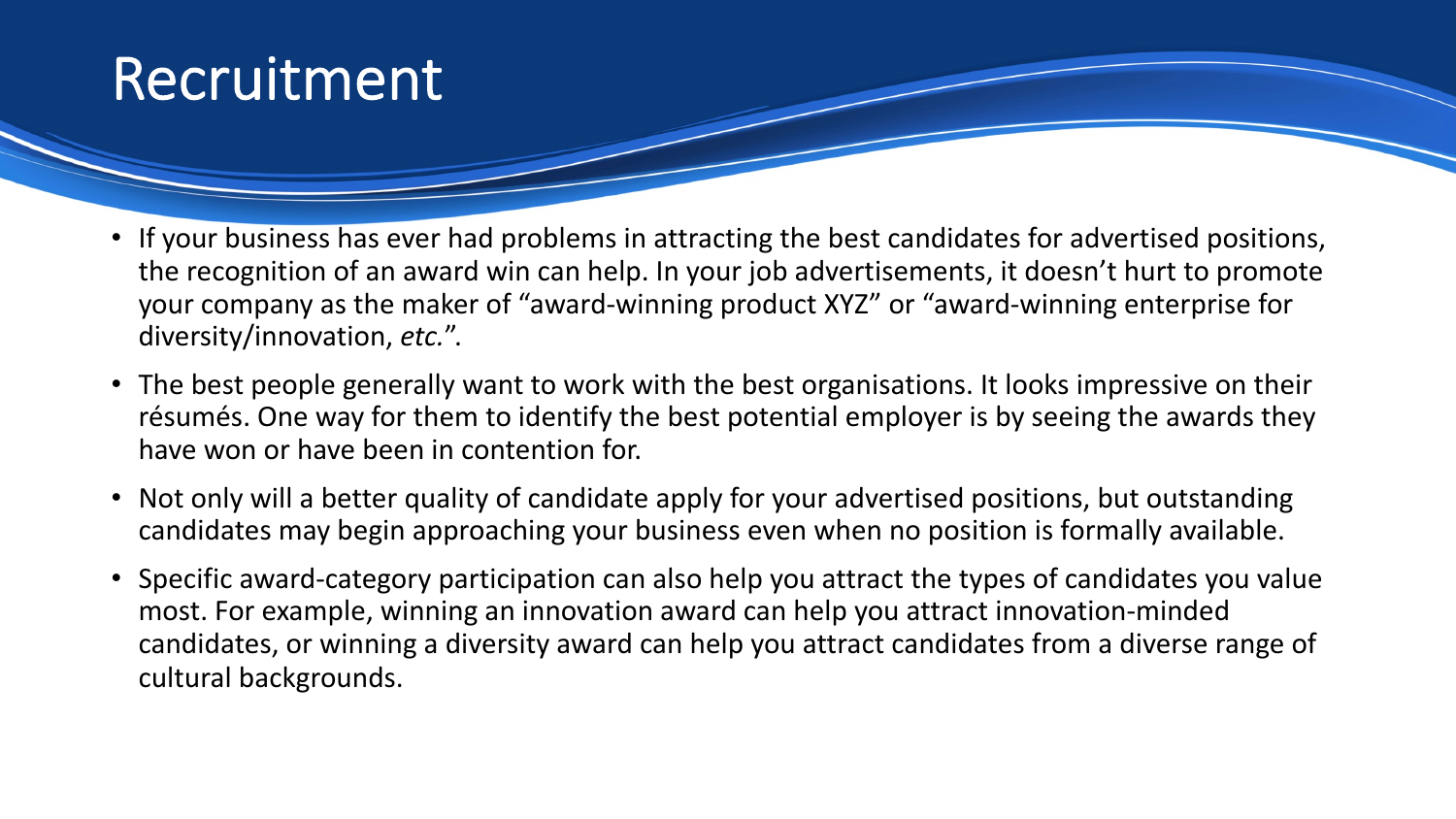## Employee morale and retention

- When your company wins an award, your existing employees are also likely to experience a surge of pride and increased loyalty.
- Even the process of entering an awards program is a great team-building exercise. Writing your submission or choosing which products to submit may require brainstorming among a group of internal stakeholders. Promoting your participation will involve input from your marketing and PR staff. You might also take some of your people along to the awards presentation event.
- Then, especially if you win a team-based award, the shared elation is likely to be more valuable than any motivational meeting you could otherwise arrange. Co-workers will feel a sense of shared achievement and camaraderie. They are also likely to have a renewed respect for the contribution of the other team members.
- The ultimate internal result of an award win and the recognition this may bring is happier employees. And happier employees are known to be more productive. They can also serve as effective advocates of your brand.
- It's all part of building a winning company culture and an engaged workforce.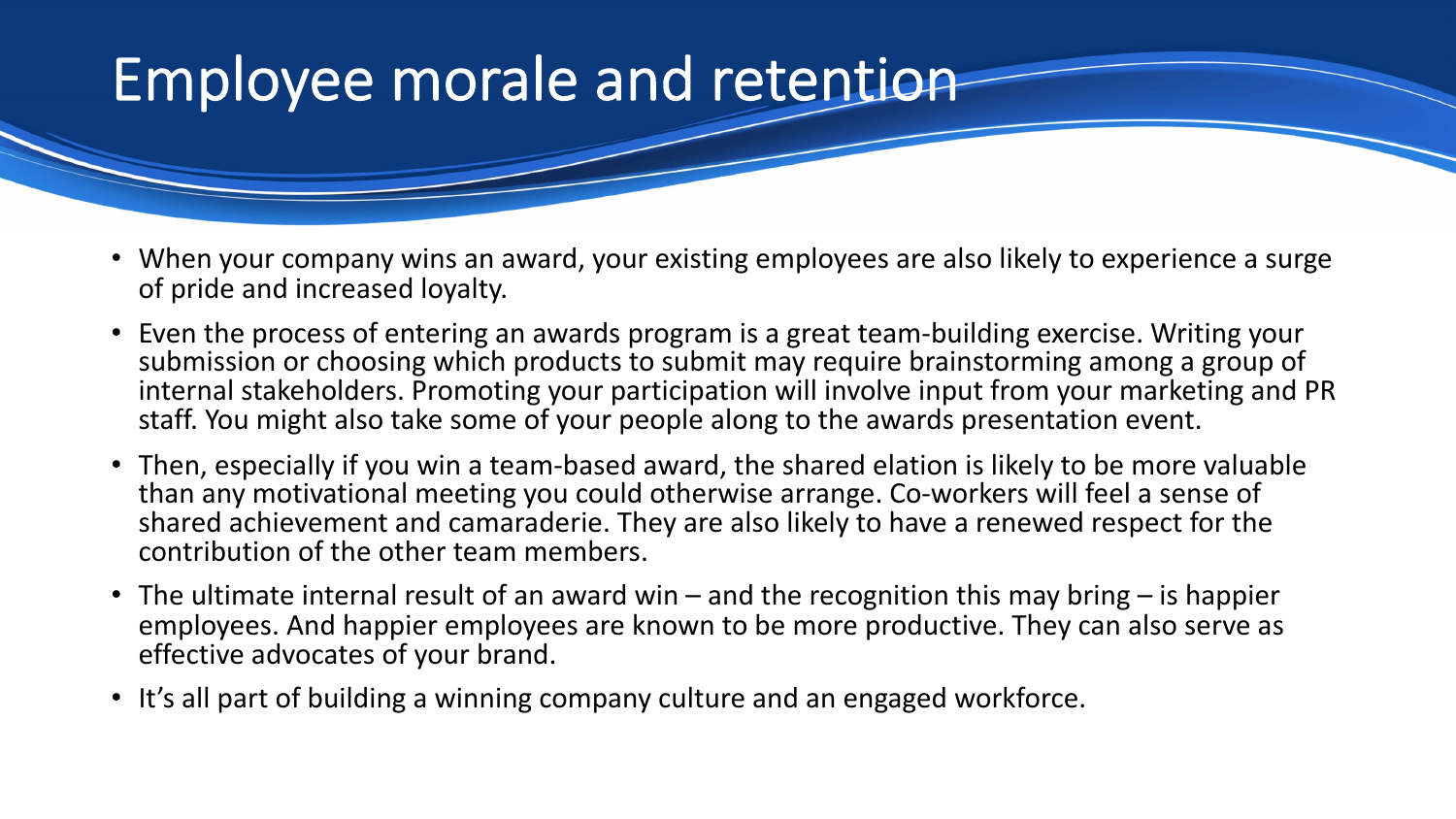## Product and/or service quality

- Once you've been through the process of crafting a winning submission for an awards program, you and your team are likely to be inspired to focus even more on the quality of your product or service offering described in the submission.
- When you describe the attributes of your brand and business in glowing terms, you'll thereafter want to live up to that description – through enhanced quality, greater innovation, a more intense attention to detail, improved service standards and better value.
- You'll be forced to compare your products and services directly with those of your competitors. This, in turn, will encourage you to continually improve all aspects of your business.